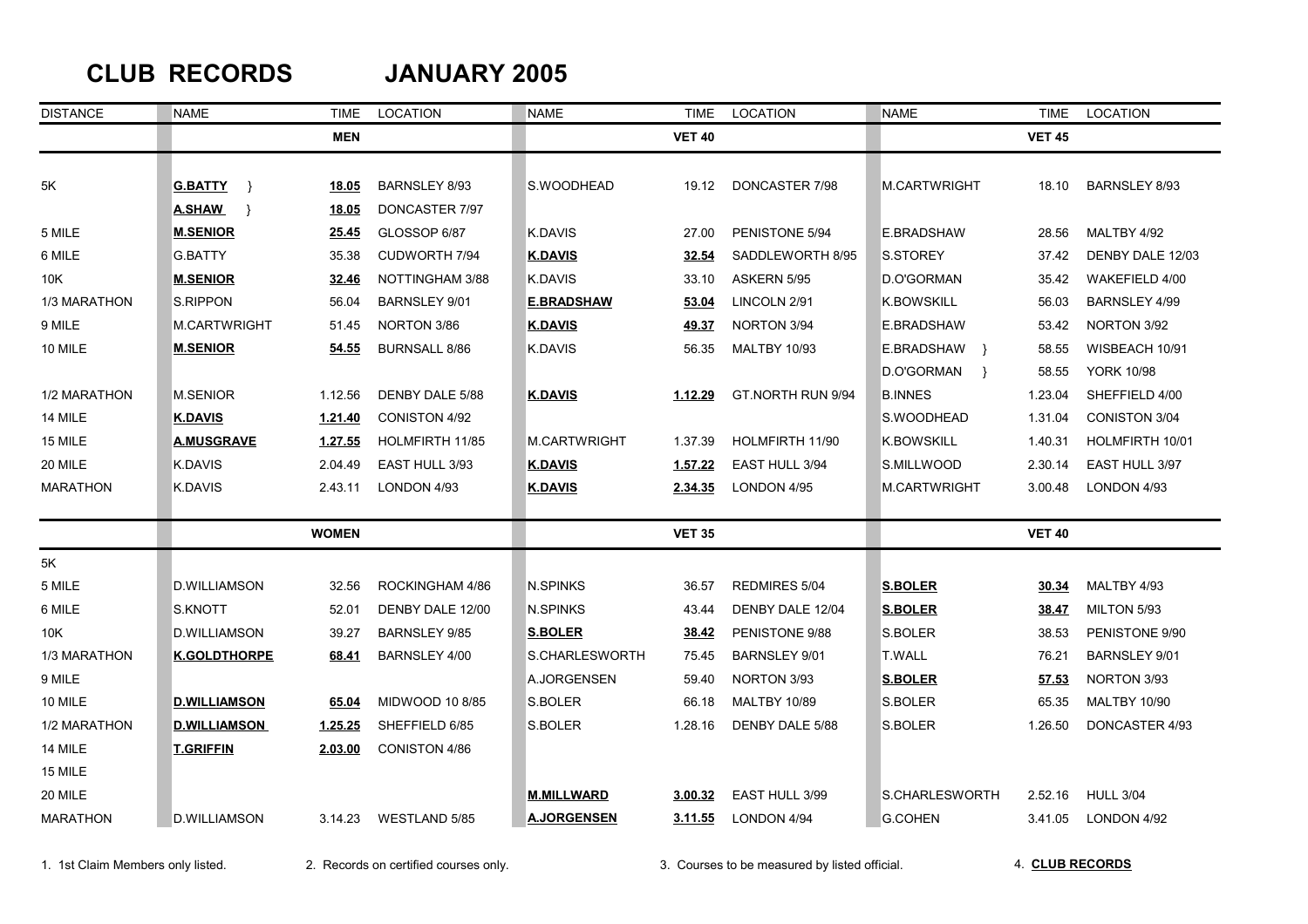### **CLUB RECORDS JANUARY 2005**

| <b>DISTANCE</b> | <b>NAME</b>     | TIME          | LOCATION            | <b>NAME</b>         | <b>TIME</b>   | LOCATION             | <b>NAME</b>     | TIME          | LOCATION          |
|-----------------|-----------------|---------------|---------------------|---------------------|---------------|----------------------|-----------------|---------------|-------------------|
|                 |                 | <b>VET 50</b> |                     |                     | <b>VET 55</b> |                      |                 | <b>VET 60</b> |                   |
| 5K              | D.O'GORMAN      | 17.23         | RETFORD 5/03        | <b>M.CARTWRIGHT</b> | 19.24         | MEXBOROUGH 7/01      | R.BROWN         | 22.01         | DONCASTER 7/04    |
| 5 MILE          | D.O'GORMAN      | 28.22         | WOMBWELL 5/01       | <b>M.CARTWRIGHT</b> | 32.42         | OXSPRING 7/02        | <b>M.WESTON</b> | 34.45         | ARMTHORPE 6/92    |
| 6 MILE          | <b>B.INNES</b>  | 38.22         | DENBY DALE 12/00    | <b>M.CARTWRIGHT</b> | 41.08         | CUDWORTH 8/01        | R.BROWN         | 44.15         | MILTON 6 5/04     |
| 10K             | D.O'GORMAN      | 34.35         | PERCY PUD 12/01     | <b>M.CARTWRIGHT</b> | 40.37         | ROTH VALLEY 10/01    | <b>M.WESTON</b> | 43.41         | BARNSLEY 11/92    |
| 1/3 MARATHON    | <b>B.INNES</b>  | 56.53         | BARNSLEY 4/02       | M.CARTWRIGHT        | 61.35         | <b>BARNSLEY 9/01</b> | R.BROWN         | 66.51         | BARNSLEY 9/01     |
| 9 MILE          | D.BATTY         | 57.27         | NORTON 3/96         | R.BROWN             | 62.01         | NORTON 3/96          | R.BROWN         | 62.56         | NORTON 3/01       |
| 10 MILE         | M.CARTWRIGHT    | 65.54         | ASKERN 8/97         | M.CARTWRIGHT        | 69.28         | <b>MALTBY 10/01</b>  | <b>M.WESTON</b> | 74.00         | ASKERN 8.92       |
| 1/2 MARATHON    | <b>B.INNES</b>  | 1.22.11       | WORKSOP 11/02       | R.BROWN             | 1.31.50       | ST. LEDGER 4/97      | R.BROWN         | 1.38.56       | WORKSOP 11/02     |
| 14 MILE         |                 |               |                     |                     |               |                      |                 |               |                   |
| 15 MILE         | D.BATTY         | 1.44.27       | HOLMFIRTH 10/95     | R.BROWN             | 1.49.35       | HOLMFIRTH 10/95      | R.BROWN         | 1.57.59       | HOLMFIRTH 10/01   |
| 20 MILE         | R.BROWN         | 2.30.13       | EAST HULL 3/93      | R.BROWN             | 2.32.13       | EAST HULL 3/97       | R.BROWN         | 2.38.08       | EAST HULL 3/01    |
| <b>MARATHON</b> | <b>B.INNES</b>  | 3.05.17       | SHEFFIELD 4/02      | R.BROWN             | 3.25.15       | LONDON 4/96          | R.BROWN         | 3.33.51       | LONDON 4/01       |
|                 |                 | <b>VET 45</b> |                     |                     | <b>VET 50</b> |                      |                 | <b>VET 55</b> |                   |
| 5K              |                 |               |                     |                     |               |                      |                 |               |                   |
| 5 MILE          | P.SENIOR        | 39.19         | WOMBWELL 4/89       | J.WELBOURN          | 34.04         | WOMBWELL 4/96        | <b>G.WOLFF</b>  | 41.18         | <b>LEEDS 3/02</b> |
| 6 MILE          | J.WELBOURN      | 41.40         | MILTON 5/95         | J.WELBOURN          | 40.42         | MILTON 5/96          | S.HIGHAM        | 48.37         | DENBY DALE 12/04  |
| 10K             | S.BOLER         | 39.05         | BARNSLEY 11/94      | <b>J.WELBOURN</b>   | 41.06         | PERCY PUD 11/97      | P.SENIOR        | 51.35         | BARNSLEY 11/95    |
| 1/3 MARATHON    | S.HIGHAM        | 69.23         | BARNSLEY 4/99       | S.HIGHAM            | 70.28         | BARNSLEY 4/02        |                 |               |                   |
| 9 MILE          | S.HIGHAM        | 76.05         | NORTON 3/95         |                     |               |                      | <b>G.WOLFF</b>  | 78.38         | NORTON 3/03       |
| 10 MILE         | P.SENIOR        | 80.46         | <b>MALTBY 10/89</b> | P.SENIOR            | 81.51         | <b>MALTBY 10/91</b>  |                 |               |                   |
| 1/2 MARATHON    | S.HIGHAM        | 1.51.40       | GT NORTH RUN 10/98  | S.HIGHAM            | 1.46.37       | WORKSOP 10/00        | S.HIGHAM        | 1.48.37       | WORKSOP 10/04     |
| 14 MILE         |                 |               |                     |                     |               |                      |                 |               |                   |
| 15 MILE         |                 |               |                     |                     |               |                      |                 |               |                   |
| 20 MILE         | <b>S.HIGHAM</b> | 2.49.27       | EAST HULL 3/99      |                     |               |                      |                 |               |                   |
| <b>MARATHON</b> | S.HIGHAM        | 3.59.13       | LONDON 4/99         |                     |               |                      |                 |               |                   |